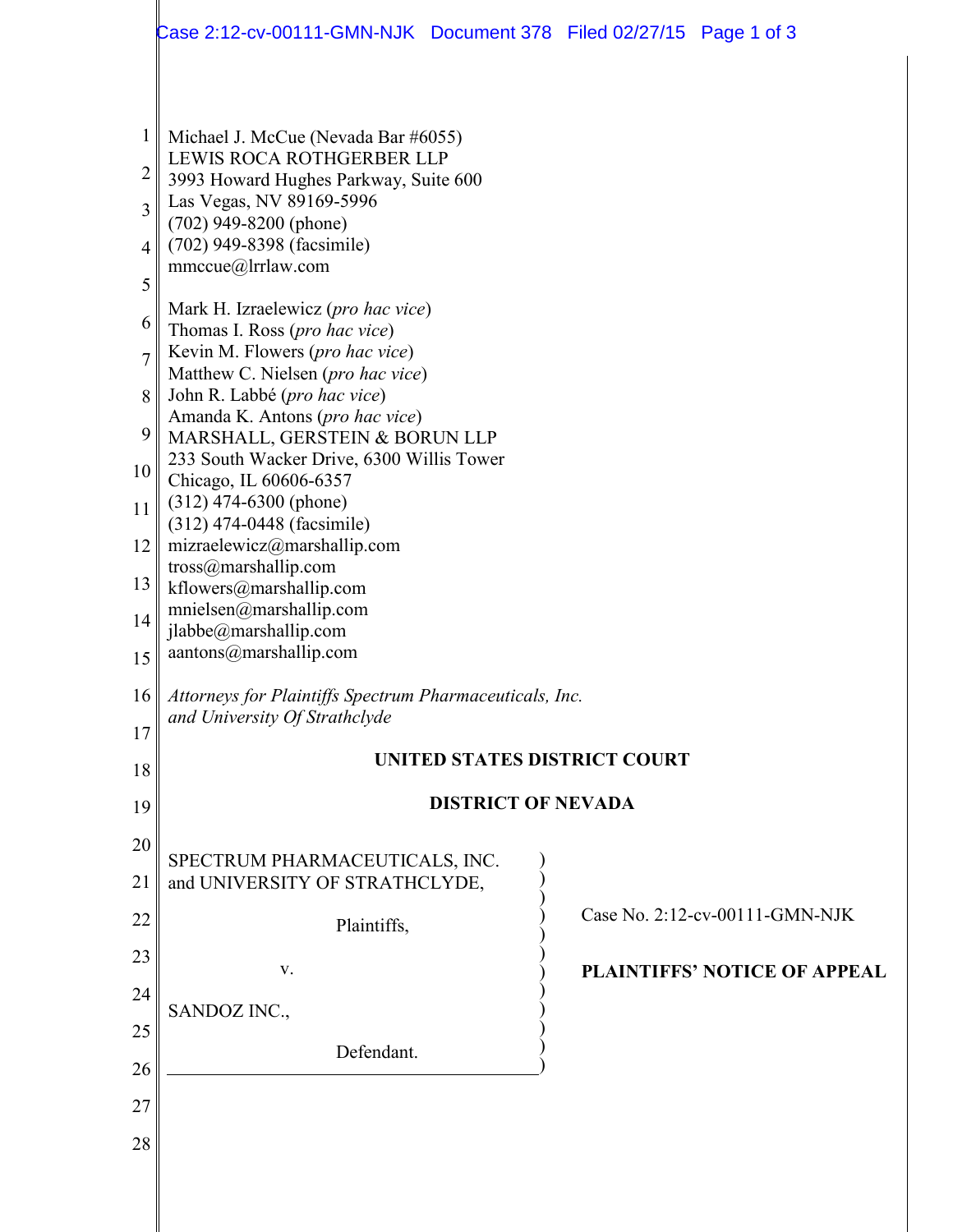| 1  | PLEASE TAKE NOTICE that Plaintiffs Spectrum Pharmaceuticals, Inc. and University                |  |  |  |  |
|----|-------------------------------------------------------------------------------------------------|--|--|--|--|
| 2  | of Strathclyde hereby appeal to the United States Court of Appeals for the Federal Circuit from |  |  |  |  |
| 3  | the Judgment entered in this case on February 20, 2015 (D.I. 366), as well as all orders and    |  |  |  |  |
| 4  | decisions giving rise to that Judgment, including without limitation the Court's February 20,   |  |  |  |  |
| 5  | 2015 Opinion (D.I. 365).                                                                        |  |  |  |  |
| 6  |                                                                                                 |  |  |  |  |
| 7  | Respectfully submitted,                                                                         |  |  |  |  |
| 8  |                                                                                                 |  |  |  |  |
| 9  | Dated: February 27, 2015<br>By: /s/ Mark H. Izraelewicz<br>Mark H. Izraelewicz (pro hac vice)   |  |  |  |  |
| 10 | Thomas I. Ross (pro hac vice)                                                                   |  |  |  |  |
| 11 | Kevin M. Flowers (pro hac vice)<br>Matthew C. Nielsen (pro hac vice)                            |  |  |  |  |
| 12 | John R. Labbé (pro hac vice)<br>Amanda K. Antons (pro hac vice)                                 |  |  |  |  |
| 13 | MARSHALL, GERSTEIN & BORUN LLP                                                                  |  |  |  |  |
| 14 | 233 South Wacker Drive<br>6300 Willis Tower                                                     |  |  |  |  |
| 15 | Chicago, IL 60606-6357<br>$(312)$ 474-6300 (phone)                                              |  |  |  |  |
| 16 | (312) 474-0448 (facsimile)                                                                      |  |  |  |  |
| 17 | mizraelewicz@marshallip.com<br>tross@marshallip.com                                             |  |  |  |  |
| 18 | $k$ flowers@marshallip.com<br>mnielsen@marshallip.com                                           |  |  |  |  |
| 19 | jlabbe@marshallip.com<br>aantons@markmath>markallip.com                                         |  |  |  |  |
| 20 |                                                                                                 |  |  |  |  |
| 21 | and                                                                                             |  |  |  |  |
| 22 | Michael J. McCue (Nevada Bar #6055)<br>LEWIS ROCA ROTHGERBER LLP                                |  |  |  |  |
| 23 | 3993 Howard Hughes Parkway, Suite 600                                                           |  |  |  |  |
| 24 | Las Vegas, NV 89169-5996<br>$(702)$ 949-8200 (phone)                                            |  |  |  |  |
| 25 | (702) 949-8398 (facsimile)<br>mmccue@lrrlaw.com                                                 |  |  |  |  |
|    |                                                                                                 |  |  |  |  |
| 26 | <b>Attorneys for Plaintiffs</b><br>SPECTRUM PHARMACEUTICALS, INC.                               |  |  |  |  |
| 27 | and UNIVERSITY OF STRATHCLYDE                                                                   |  |  |  |  |
| 28 |                                                                                                 |  |  |  |  |